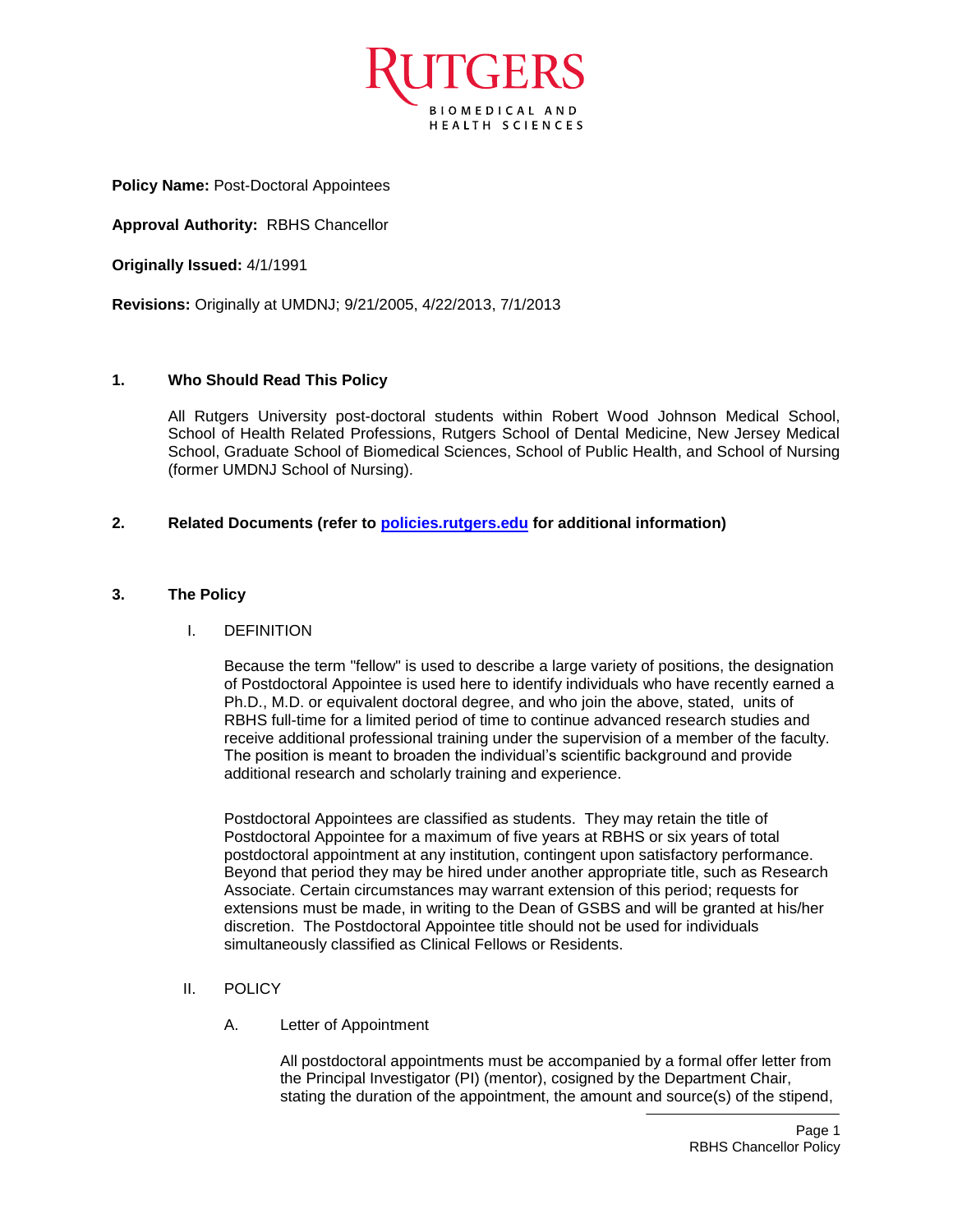the relevant years of experience used to determine the stipend, the nature of the project, and the health insurance benefits. The letter should indicate that the stated duration of the appointment is contingent upon satisfactory performance and continued availability of funds from the PI's funding sources, and that an annual stipend increase will be provided. The letter should be accompanied by a copy of this policy.

The letter of appointment should follow the sample in the attached EXHIBIT. A copy of the letter, signed by the Postdoctoral Appointee, should be sent to the Office of Postdoctoral Affairs, 30 Bergen Street, ADMC 110, Newark, New Jersey 07107-3000.

B. Stipends

Newly appointed Postdoctoral Appointees must receive financial support no lower than the current National Institutes of Health (NIH) National Research Service Awards (NRSA) support appropriate to the relevant years of experience as agreed upon between the PI (mentor) and Postdoctoral Appointee and stated in the Letter of Appointment. Except for Appointees working under PIs with grants funded prior to July 1, 2003, annual increases should at least equal the next NRSA step for years of relevant experience based on the scale in effect when the appointment was made. PIs with grants funded prior to July 1, 2003, are encouraged to pay the next NRSA level as a minimum annual increase, but may limit the increase to 6% if the next NRSA step is greater than that amount. PIs should budget for projected increases in all new applications.

C. Evaluations

Postdoctoral Appointees must be provided with a written evaluation of academic progress annually. A copy of the evaluation must be submitted to the Office of Postdoctoral Affairs.

#### D. Benefits

1. Insurance and Health Care

All Postdoctoral Appointees shall participate in a University-sponsored group comprehensive health insurance plan and group term life insurance plan, and shall receive required occupational health services at the University's Occupational Medical Service on the appropriate campus. Budgeting for the cost of these plans and services shall be the responsibility of the PI.

2. Absence Due to Illness

Postdoctoral Appointees may continue to receive stipends for up to fifteen (15) days of sick leave per year. Sick leave is not cumulative from one appointment year to the next. Under exceptional circumstances, this period may be extended at the discretion of the mentor. Mentors may require medical verification by a physician for absences longer than three consecutive sick days.

3. Vacation

Postdoctoral Appointees are eligible for at least one day accrued paid vacation per calendar month of appointment, in addition to official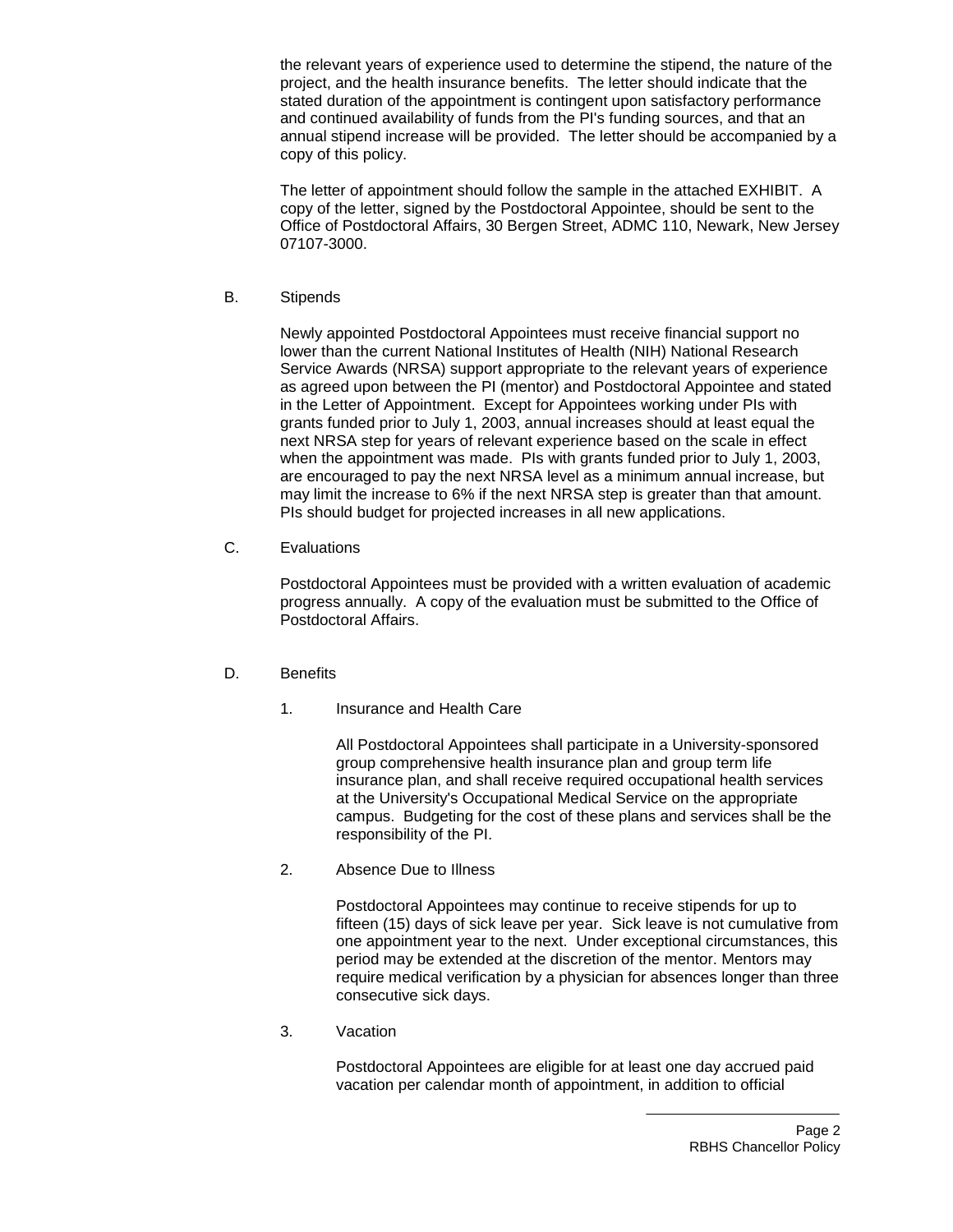University holidays. Vacation days are not cumulative from one appointment year to the next. Vacation must be scheduled in advance and approved by the mentor.

4. New Child Leave

Postdoctoral Appointees may receive up to six (6) weeks new child leave with full pay, paid from the same source as the stipend. This time consists of thirty (30) days child leave (based on NRSA guidelines) and fifteen (15) calendar days that can be taken from either sick leave or vacation.

E. Mediation Services

It is recognized that from time to time disagreements may arise between a Postdoctoral Appointee and the mentor. Postdoctoral Appointees should be clearly informed about the options they can exercise under such circumstances. In particular, they should be made aware of services available through the office of the campus Ombudsperson.

F. Resignation

When a Postdoctoral Appointee chooses to resign prior to the end of the period indicated in the Letter of Appointment, it is expected that at least one month's notice will be provided. Upon leaving the laboratory, a Postdoctoral Appointee must leave all original notebooks, data, reagents and any other study components or University property with the mentor in a state that will allow uninterrupted continuation of the project and ensure compliance with the legacy UMDNJ policy, Intellectual Property, and other relevant policies of the University which can be accessed on the following website: **[policies.rutgers.edu](file:///C:/Users/rsedlackpr001/Documents/Rutgers/Policies/RBHS%20Policies/policies.rutgers.edu)**

G. Termination

Under usual circumstances, Postdoctoral Appointees should be given at least six weeks notice if termination of the appointment is prior to the date initially agreed upon in the Letter of Appointment. Gross violations of postdoctoral obligations or University policy may be grounds for immediate dismissal. Such situations must be reviewed with the Office of Postdoctoral Affairs Advisory Committee. Other University administrative offices will be consulted as necessary.

- H. Obligations
	- 1. Obligations of the Mentor

The role of the mentor should go beyond ensuring that quality research is performed and published. The mentor is also expected to help in preparing for the next step in the Postdoctoral Appointee's career. This should include assistance in the development of a mutually established and definable research project, opportunities for publication and oral presentation of the work, regular discussion and evaluation, development of ancillary skills (e.g. writing, public speaking, networking), and application for extramural support.

2. Obligations of the Postdoctoral Appointee

Postdoctoral Appointees have certain obligations to their mentor and the University. These include the conscientious and ethical discharge of their research responsibilities, compliance with good laboratory practice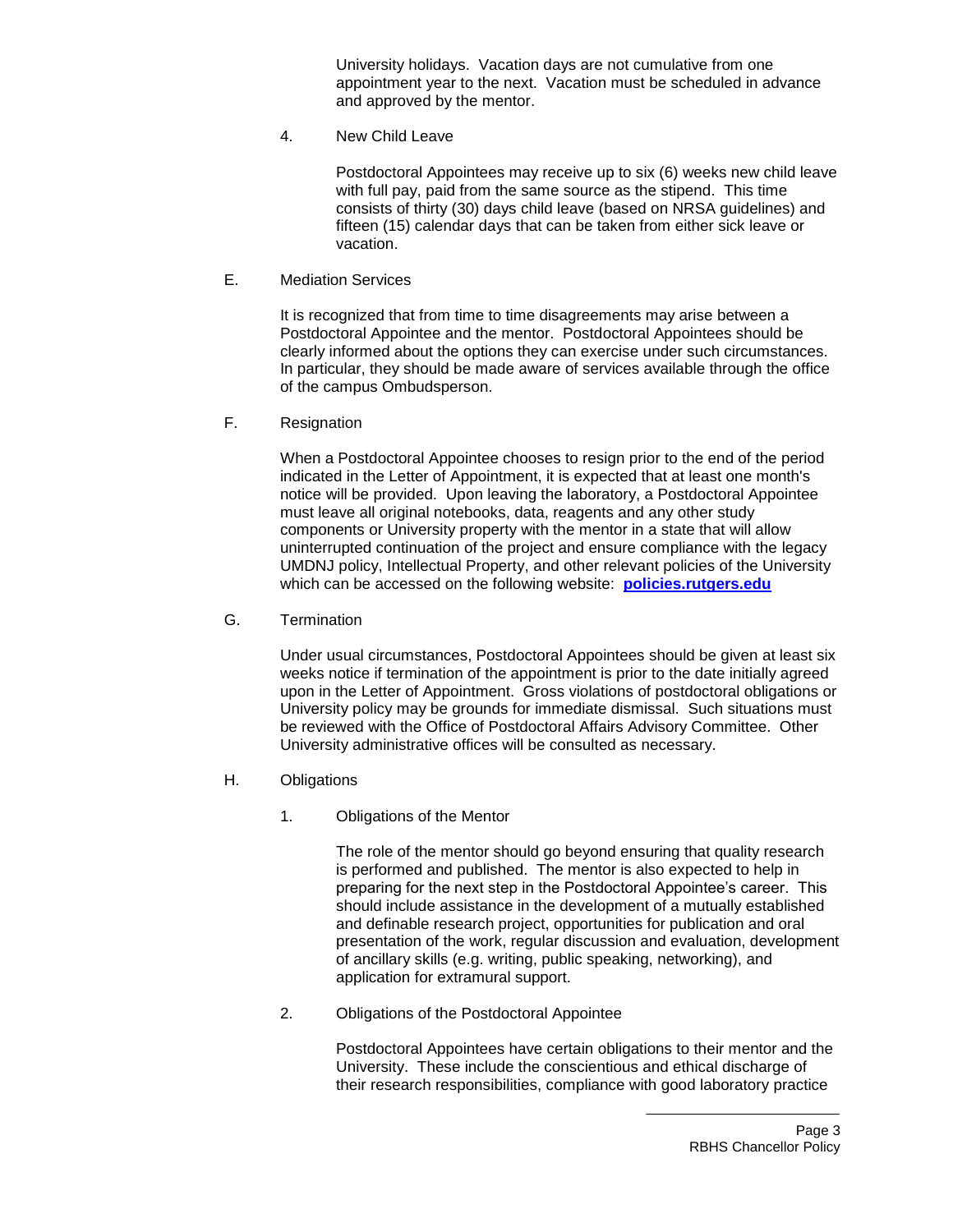and the maintenance of adequate research records, discussion with their mentor regarding possession or distribution of items belonging to their laboratory or proposed disclosure of findings or techniques, collegial conduct towards coworkers and members of the research group and compliance with University's Guidelines on Conduct of Research and all other applicable University policies. All data and research records generated in University laboratories remain the property of the University.

## V. EXHIBIT

SAMPLE POSTDOCTORAL APPOINTEE ACCEPTANCE LETTER